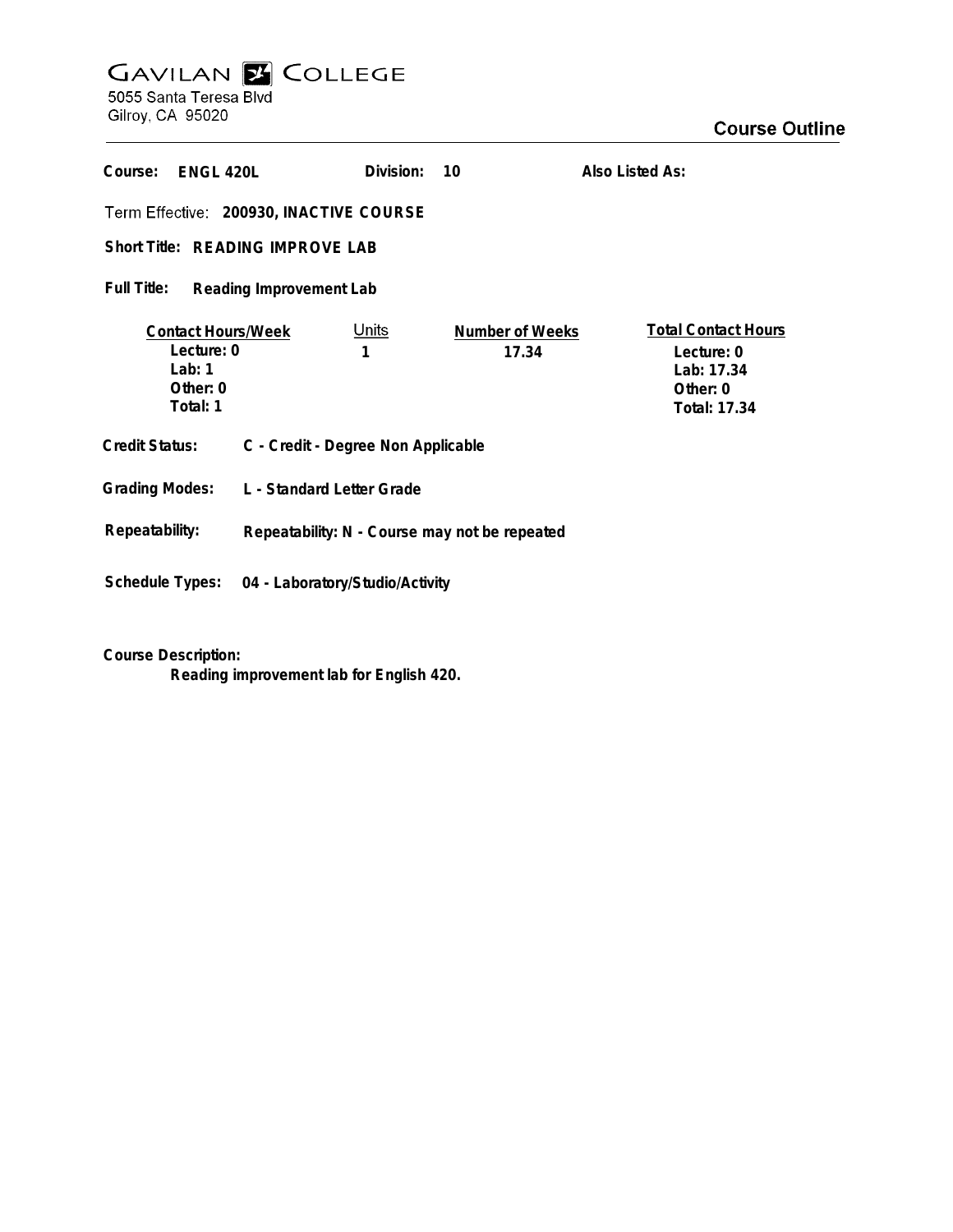**ARTICULATION and CERTIFICATE INFORMATION Associate Degree: CSU GE: IGETC: CSU TRANSFER: Not Transferable UC TRANSFER: Not Transferable**

## **PREREQUISITES:**

## **COREQUISITES:**

**STUDENT LEARNING OUTCOMES:**

**1. Students will formulate and practice successful approaches to learning college-level vocabulary, including identifying meaning through context, identifying and utilizing word parts, and dictionary skills. Measure: quizzes, written exam, class discussion, written demonstration ILO: 2, 1, 4**

**2. Students will demonstrate the ability to respond to a variety college-level reading through text-supported responses to questions about reading selections, applying inference, paraphrasing, quoting, analysis, analysis with terms of rhetoric, decifering main ideas and supporting points, and reflection. Measure: quizzes, written exam, class discussion, written demonstration ILO: 2, 1, 4**

**3. Students will utilize a variety of tools for reading comprehension, which may include graphic organizers, SQR3, PPPC,**

**learning logs, KWL+ charts, think alouds, and/or questioning techniques, and more.**

**Measure: quizzes, written exam, class discussion, written demonstration ILO: 2, 1, 4**

**4. Students will distinguish the link between rate and comprehension and demonstrate rate flexibility by practicing techniques for faster reading and adjusting rate for purpose**

**Measure: quizzes, written exam, class discussion, written demonstration ILO: 2, 1, 4**

**5. Students will employ successful study behaviors, which may include notetaking, annotation, learning styles, and test-taking-skills, as well as understanding and adjusting reading process for success. Measure: quizzes, written exam, class discussion, written demonstration ILO: 2, 1, 4**

**TOPICS AND SCOPE:**

**METHODS OF INSTRUCTION: Lecture, discussion, collaborative learning, supplemental instruction. METHODS OF EVALUATION: The types of writing assignments required: Written homework Reading reports**